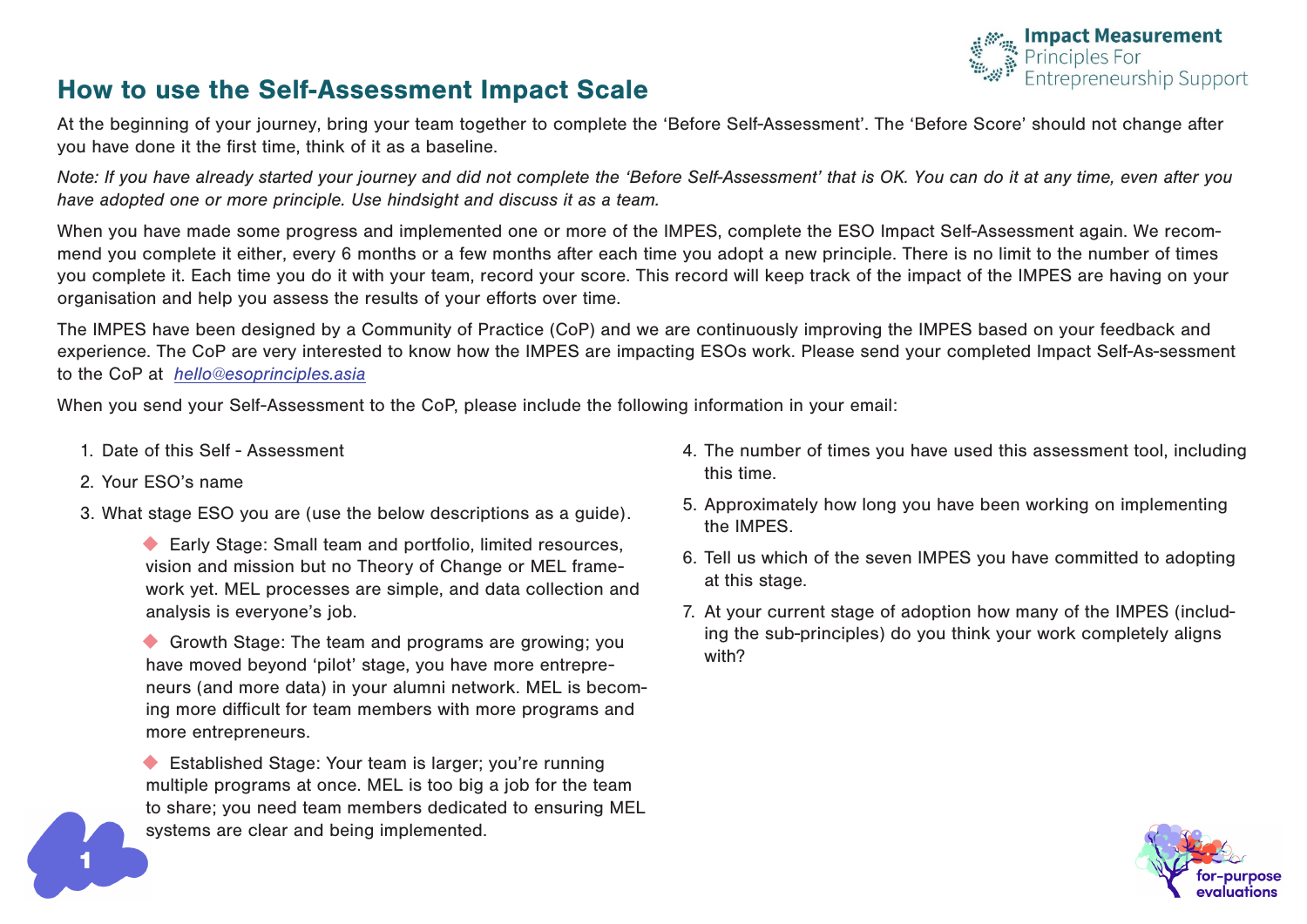

# ESO Self-Assessment Impact Scale

This self-assessment asks your team to think about BEFORE your adoption of the IMPES, compared to AFTER you have adopted one or more of the IMPES. Answer the statements as you feel NOW, even if you have felt differently at other times in your journey. This is not a test – there is no "right" or "wrong" answer, the purpose of this process is for your team to understand if the IMPES are benefiting your organisation as intended.

Read the statements below. Discuss your response as a team. Choose one number on the scale of 1 to 6 that matches the extent to which you agree or disagree with the statement.

1. Strongly Disagree 2. Somewhat Disagree 3. Disagree 4. Somewhat Agree 5. Agree 6 Strongly Agree

| <b>Before Adopting the Principles</b> |                |   |   |   |   | <b>Statement</b>                                                                                           | <b>After Adopting the Principle/s</b> |                        |   |   |   |   |
|---------------------------------------|----------------|---|---|---|---|------------------------------------------------------------------------------------------------------------|---------------------------------------|------------------------|---|---|---|---|
|                                       | $\mathbf{2}$   | 3 | 4 | 5 | 6 | 1. The team are very confident in their under-<br>standing of impact measurement.                          | $\mathbf{2}$<br>3                     |                        |   | 4 | 5 | 6 |
|                                       | $\overline{2}$ | 3 | 4 | 5 | 6 | 2. We complete exactly the right amount of<br>impact measurement activities.                               |                                       | 3<br>$\mathbf{2}$<br>4 |   |   |   | 6 |
|                                       | $\mathbf{2}$   | 3 | 4 | 5 | 6 | 3. We are always improving our impact mea-<br>surement process to ensure it is of a very high<br>standard. | $\mathbf{2}$                          |                        | 3 |   |   |   |
|                                       | $\mathbf{2}$   | 3 | 4 | 5 | 6 | 4. Our impact data is completely accurate.                                                                 | $\mathbf{2}$<br>3<br>4                |                        | 5 |   |   |   |
|                                       | $\mathbf{2}$   | 3 | 4 | 5 | 6 | 5. We always use impact data to make deci-<br>sions about program changes.                                 |                                       | $\mathbf{2}$           | 3 | 4 | 5 | 6 |

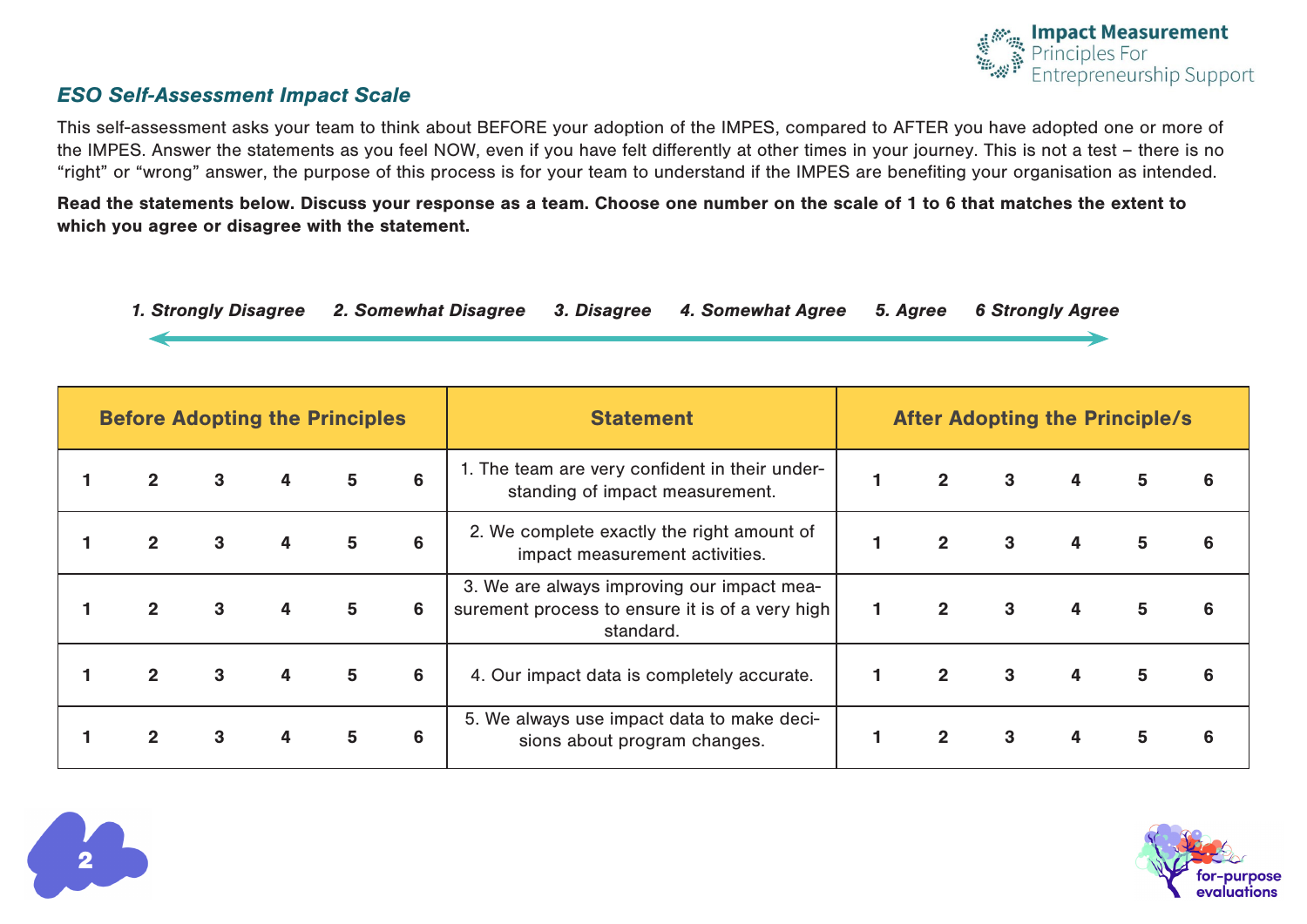

| <b>Before Adopting the Principles</b> |                                                      |              |   |   |   | <b>Statement</b>                                                                                                  |                                                            | <b>After Adopting the Principle/s</b> |  |   |   | 5<br>6<br>5<br>6<br>5<br>6 |  |  |  |  |
|---------------------------------------|------------------------------------------------------|--------------|---|---|---|-------------------------------------------------------------------------------------------------------------------|------------------------------------------------------------|---------------------------------------|--|---|---|----------------------------|--|--|--|--|
| 1                                     | $\overline{2}$                                       | 3            | 4 | 5 | 6 | 6. Reporting on our impact is easy. We can<br>easily access, understand and communicate<br>our impact.            | $\overline{2}$<br>3<br>1<br>4                              |                                       |  |   |   |                            |  |  |  |  |
| 1                                     | $\overline{2}$                                       | 3            | 4 | 5 | 6 | 7. We always include funding for impact<br>measurement in all our grant and funding<br>applications.              | 3<br>$\overline{2}$<br>4                                   |                                       |  |   |   |                            |  |  |  |  |
| 1                                     | $\overline{2}$                                       | 3            | 4 | 5 | 6 | 8. All our funding agreements are long enough<br>for us to evidence our impact within the<br>funding period.      | $\overline{2}$<br>3<br>4<br>1                              |                                       |  |   |   |                            |  |  |  |  |
| 1                                     | $\overline{2}$                                       | 3            | 4 | 5 | 6 | 9. All our funding partnerships emphasise<br>impact over outputs or activities.                                   | 1<br>$\overline{2}$<br>$\mathbf{3}$<br>4                   |                                       |  |   | 5 | 6                          |  |  |  |  |
| 1.                                    | $\overline{2}$                                       | 3            | 4 | 5 | 6 | 10. Many of our entrepreneurs tell us that<br>our impact data influenced their decision to<br>choose our program. | 3<br>$\mathbf{2}$<br>5<br>1<br>4                           |                                       |  |   | 6 |                            |  |  |  |  |
| 1                                     | $\overline{2}$                                       | $\mathbf{3}$ | 4 | 5 | 6 | 11. Many of our funders tell us that our impact<br>data influenced their decision to fund/partner<br>with us.     | 3<br>$\overline{2}$<br>5<br>1<br>4                         |                                       |  | 6 |   |                            |  |  |  |  |
|                                       | <b>Total Before Score:</b><br>(out of a possible 66) |              |   |   |   |                                                                                                                   | <b>Total During/After Score:</b><br>(out of a possible 66) |                                       |  |   |   |                            |  |  |  |  |